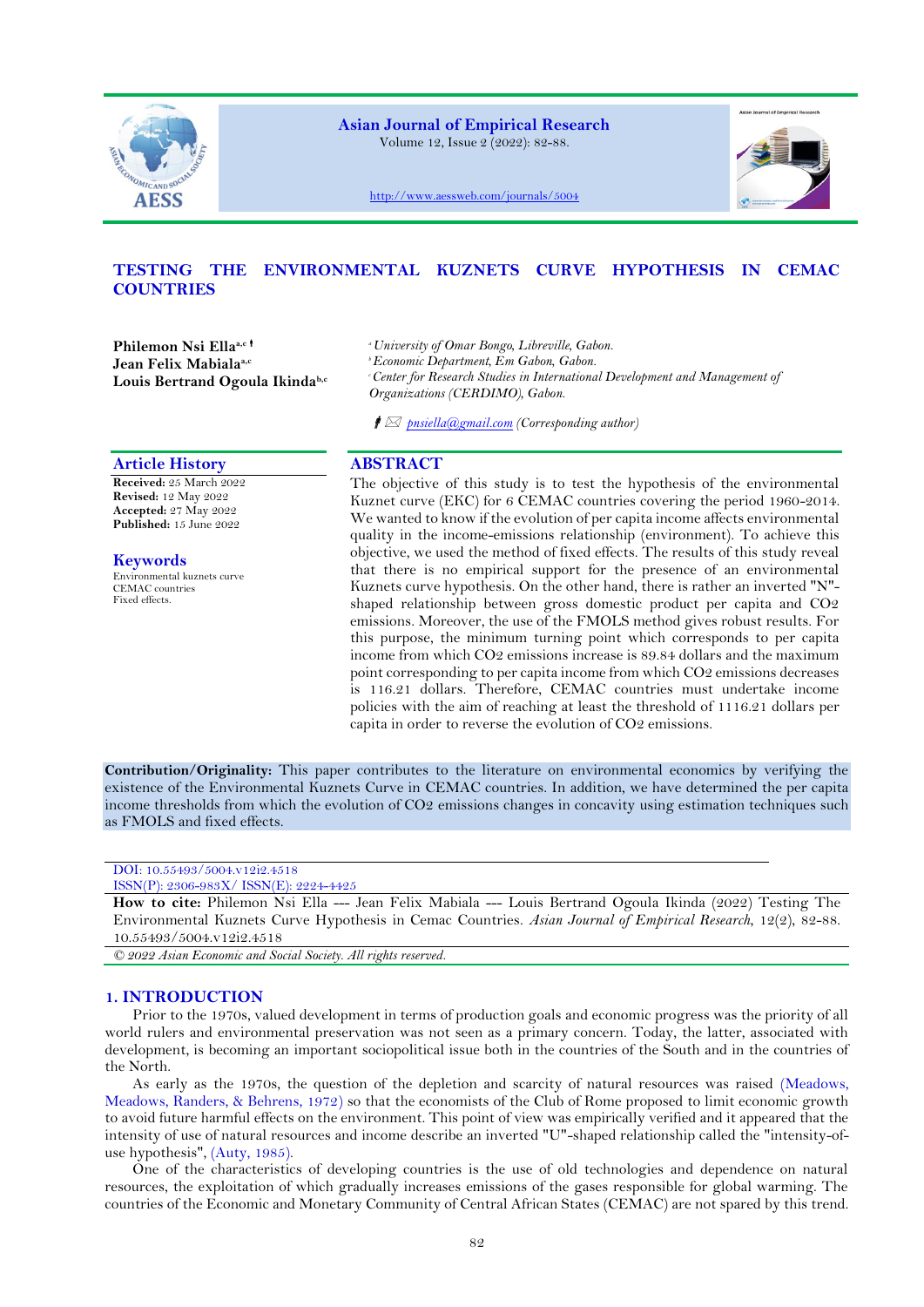In 2012, these were among the top 50 emitters of carbon dioxide (CO2) in the world [\(World Bank, 2017\)](#page-6-1). Their cumulative emissions increased from 21 million tonnes in 2000 to 56 million tonnes in 2013. A similar trend was observed for two other greenhouse gases (GHGs), namely nitrous oxide  $(N<sub>2</sub>O)$  and methane (CH4).

Globally, anthropogenic GHG emissions increased on average at the rate of 1.3% per year between 1970 and 2000, and 2.2% between 2000 and 2010 [\(IPCC, 2014\)](#page-6-2). These increases in GHG emissions are partly explained by the various anthropogenic activities. Man, in his frantic quest to satisfy his generic needs and sometimes to leave a legacy to his offspring, damages the immediate environment in which he lives.

Climate change, primarily CO2 emissions, induced by greenhouse gases (GHGs), poses unprecedented threats to human growth and survival, including severe weather events, elimination of animal and plant species and food shortages [\(Rjoub, Adebayo, Awosusi, Panait, & Popescu, 2021\)](#page-6-3).

The consequences of global warming on human activities and on the quality of life are known: increased levels of drought and flooding, melting glaciers, worsening extreme weather events, rising sea levels, etc. The objective of the Kyoto Protocol (The Kyoto Protocol was an international treaty which extended the 1992 United Nations Framework Convention on Climate Change that commits state parties to reduce greenhouse gas emissions, based on the scientific consensus that global warming is occurring and that human-made CO₂ emissions are driving it) through the Paris Agreement, specifically aims to mitigate the harmful effects of climate change by reducing global CO2 emissions, with the objective of reducing the global temperature by  $3^\circ$  Current Celsius to  $1.5^\circ$  by  $2100$  [\(UNFCCC, 2015\)](#page-6-4). The success of these efforts will depend on a strong degree of commitment from GHG-producing nations to achieve an acceptable level of emissions. It then becomes important to understand the factors that can influence GHG emissions.

Taking these relational facts into account, [Kuznets \(1955\)](#page-6-5) predicts that as per capita income increases, income inequality first increases and then decreases after reaching a certain threshold. In other words, the distribution of income is more unequal at the start of growth then it becomes more equal as growth continues. The EKC hypothesis, consistent with the original argumentation, states that environmental degradation first increases with growth and then decreases. In other words, in a country, at the start of growth, this will lead to environmental degradation, but as the level of per capita income increases, this environmental degradation will eventually decrease and the country will end up with a clean environment when it becomes prosperous.

For [Arrow et al. \(1996\)](#page-5-1) and [Stern, Hagerman, Steinberg, and Mason \(1996\)](#page-6-6) the verification of the EKC hypothesis is partly or largely due to the effects of international trade based essentially on the theory of comparative advantages. Indeed, each country is supposed to specialize in the production of goods and services intensive in the factors of production which it has in abundance. In this case, developed countries specialize in capital and human capital intensive activities. Developing countries specialize in activities that are intensive in natural resources and unskilled labor. These specializations would be the main explanation for the EKC hypothesis. The reduction of pollutant emissions in developed economies according to these authors could be linked to the transfer of polluting activities to poor countries.

The EKC has been criticized by [Dinda \(2004\)](#page-5-2) since according to this curve emissions are a share of GDP, and therefore it assumes that there is a one-way causal relationship from GDP to emissions or the reverse may exist. However, this curve does not highlight the other factors influencing the level of emissions other than economic growth. For this, the Kaya identity offers a breakdown of CO2 emissions according to different economic, demographic, industrial and political parameters.

For the defenders of this hypothesis, it is a question of demonstrating that economic growth is ultimately the best way for a nation to ultimately be both "fair" and "cleaner". An idea taken up by [Beckerman \(1992\)](#page-5-3). He asserts that "in the end, the best and probably the only way to achieve a decent environment in most countries is for them to become rich". If these theoretical predictions seem clear, the conclusions of the empirical literature on the EKC are far from unanimous. Indeed, many contributions have attempted to give empirical content to the EKC with quite varied results. Although some authors have detected a CEK in their work [\(Apergis & Ozturk, 2015;](#page-5-4) [Jebli, Youssef, & Ozturk, 2016\)](#page-6-7) others have on the other hand detected an increasing monotonic relationship between economic growth and various forms of pollutants [\(Kais & Mbarek, 2017;](#page-6-8) [Uddin et al., 2017\)](#page-6-9) reflecting a lack of decoupling between economic growth and environmental quality. Another category detects more complex relationships between economic growth and the environment. Indeed[, Fujii and Managi \(2016\)](#page-5-5) in their study of 39 OECD countries detect an "N" curve for CH4, N2O, NH3. [Usenobong and Chukwu \(2012\)](#page-6-10) detect an inverted "N" relationship between economic growth and CO2 emissions in Nigeria. From the above, it is apparent that the empirical literature on the environmental Kuznets curve is inconclusive and ambiguous.

 This means that contributions on this subject are necessary because they will allow us to push the limits of this literature. Since the CEMAC zone is part of the Congo Basin, which is the world's second lung, vital for the planet and humanity after the Amazon, it has enormous potential in natural resources. With regard to the problem of the destruction of the ozone layer, the loss of biodiversity and global warming due to increasing anthropogenic activities, (several questions are raised): is the environmental Kuznets curve verified in the countries of the Congo Basin or CEMAC? What implications in terms of sustainable development?

This work has a total of five sections. In addition to the general introduction presented in section one, section two highlights the literature review. The methodology of the study is the work of section 3. Section four presents the results and section five concludes.

# **2. THEORETICAL FOUNDATION AND EMPIRAL EVIDENCE OF THE ENVIRONMENTAL CURVE OF KUZNETS**

This section will present the Environmental Kuznets Curve through the theoretical anchoring and the empirical evidence of it.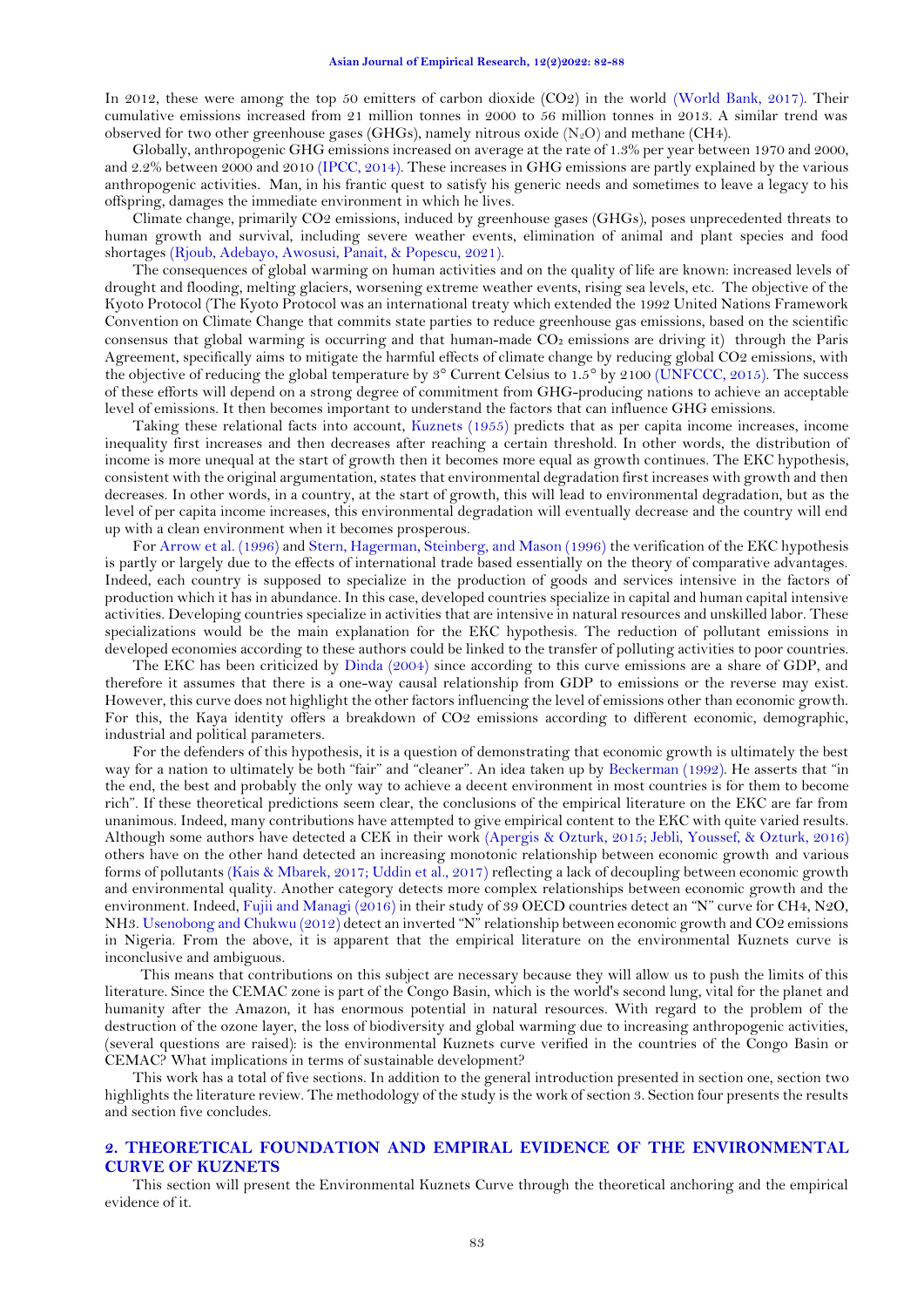#### *2.1. The Theoretical Foundations of the EKC*

In these studies on development and inequalities[, Kuznets \(1955\)](#page-6-5) showed that there is a causal link between income inequalities and the level of development: the Kuznets curve. At the beginning, income inequalities are low but increase with the level of development. Only from a certain threshold they begin to decrease, although the development reaches high levels.

However[, Grossman and Kruger \(1991\)](#page-6-11) applied this logic in the field of the environment: Environmental Kuznets Curve (EKC). They come to the conclusion that the level of environmental degradation increases with economic growth, but from a certain limit, it begins to be out of step with growth while growth continues. By representing on a graph the evolution of economic income (on the abscissa) and social inequalities (on the ordinate), Kuznets suggested that we would then see a so-called "inverted U" curve appear: the period of increase in inequalities does not would only be a "primary" phase of development, itself prior to a rebalancing of the distribution of income in society (once a certain development threshold, or "inflection point", has been reached).

According to [Dinda \(2004\)](#page-5-2) the debate around the EKC hypothesis stems from the growth controversy and related environmental policies. [Beckerman \(1992\)](#page-5-3) put forward the hypothesis that a high level of per capita income would accentuate the deterioration of the quality of the environment. For [Bhagwati \(1993\)](#page-5-6) economic growth can be a prerequisite for improving the quality of the environment. This allowed [Panayotou \(1993\)](#page-6-12) to assert that economic growth can be a powerful channel for improving the quality of the environment in developing countries. This hypothesis has been the subject of several controversies. These controversies are classified into three categories into which economies can be classified based on the nature of the relationship between per capita income and per capita pollutant emissions:

- The 1st case corresponds to pre-industrial economies, still primary. The relationship between GDP and pollutant emissions has a positive linear form, and environmental degradation increases with output.
- The 2nd case corresponds to countries in transition, from a primary economy to an industrial economy. This situation is characterized by the acceleration of the consumption of natural resources, especially energy. The consequences are economic and environmental. Environmental degradation, especially pollutant emissions, is peaking. Income levels improve, lifting people out of poverty.
- 3rd case: the relationship between GDP and pollutant emissions has a negative linear form. Environmental degradation goes down with the product. Economies reinforce the use of less and less polluting technologies and develop less polluting activities, services.
- The main explanation for the shape of the EKC is that when a population achieves a sufficiently high standard of living, it places greater importance on environmental amenities [\(Baldwin, 1995;](#page-5-7) [Selden & Song, 1994\)](#page-6-13).

Indeed, after having crossed a particular per capita income threshold, the willingness of populations to pay to obtain a quality environment increases in a greater proportion than that of income [\(Roca, 2003\)](#page-6-14). This generally results in more and more donations to environmental protection organizations, the demand and consumption of less polluting products. At this level, the income elasticity of demand for environmental quality is greater than unity; a quality environment and its preservation become luxury goods. The EKC hypothesis is derived from an economic model in which there is no feedback of environmental quality on economic growth. The degradation of the quality of the environment is recognized to have perverse effects on the quality of life but not directly on the possibilities of production [\(Stern et al., 1996\)](#page-6-6). In the absence of this feedback, growth can be a solution to access a better quality of life in developing countries when the EKC hypothesis is satisfied.

#### *2.2. Empirical Evidence of the Environmental Kuznets Curve (EKC)*

Research by [Jian, Fan, He, Xiong, and Shen \(2019\)](#page-6-15) an[d Pata \(2018\)](#page-6-16) show a positive link between economic growth and environmental degradation in China and Turkey. For the case of Brazil, [Su, Umar, Kirikkaleli, and Adebayo \(2021\)](#page-6-17) found an inverted U-shaped interaction between CO2 emissions and economic growth on data from 1990 to 2018. For OECD countries, [Ahmad et al. \(2021\)](#page-5-8) showed that there is a positive relationship between CO2 emissions and economic growth.

Using quantile regression on a sample of newly industrialized countries over the period from 1990 to 2018[, Akadiri](#page-5-9)  [and Adebayo \(2021\)](#page-5-9) find the existence of a positive relationship between economic growth and CO2 emissions. The use of the causality test on 13 Asian economies allowed [Gao and Zhang \(2021\)](#page-6-18) to find unidirectional causality between CO2 emissions and economic growth. Using the ARDL, Ali, Audi, Ş[ENTÜRK, and Roussel \(2021\)](#page-5-10) detected a positive relationship between economic growth and CO2 emissions in Pakistan covering the period 1971-2014. For East African countries, [Namahoro, Wu, Xiao, and Zhou \(2021\)](#page-6-19) studied the asymmetric association between CO2 emissions and economic growth in seven East African countries. The empirical analysis revealed that economic growth has a positive relationship with CO2 emissions at the regional level; however, nationally the association was unstable. On the other hand, the EKC hypothesis is not generally verified for CO2, the latter being considered as a pollutant with a more global and planetary impact.

# **3. METHODOLOGY**

### *3.1. Data*

The data used for this study are annual and extend from 1960 to 2014 and cover the six CEMAC countries (Cameroon, Central African Republic, Congo, Gabon, Equatorial Guinea and Chad). They are obtained from the World Bank database.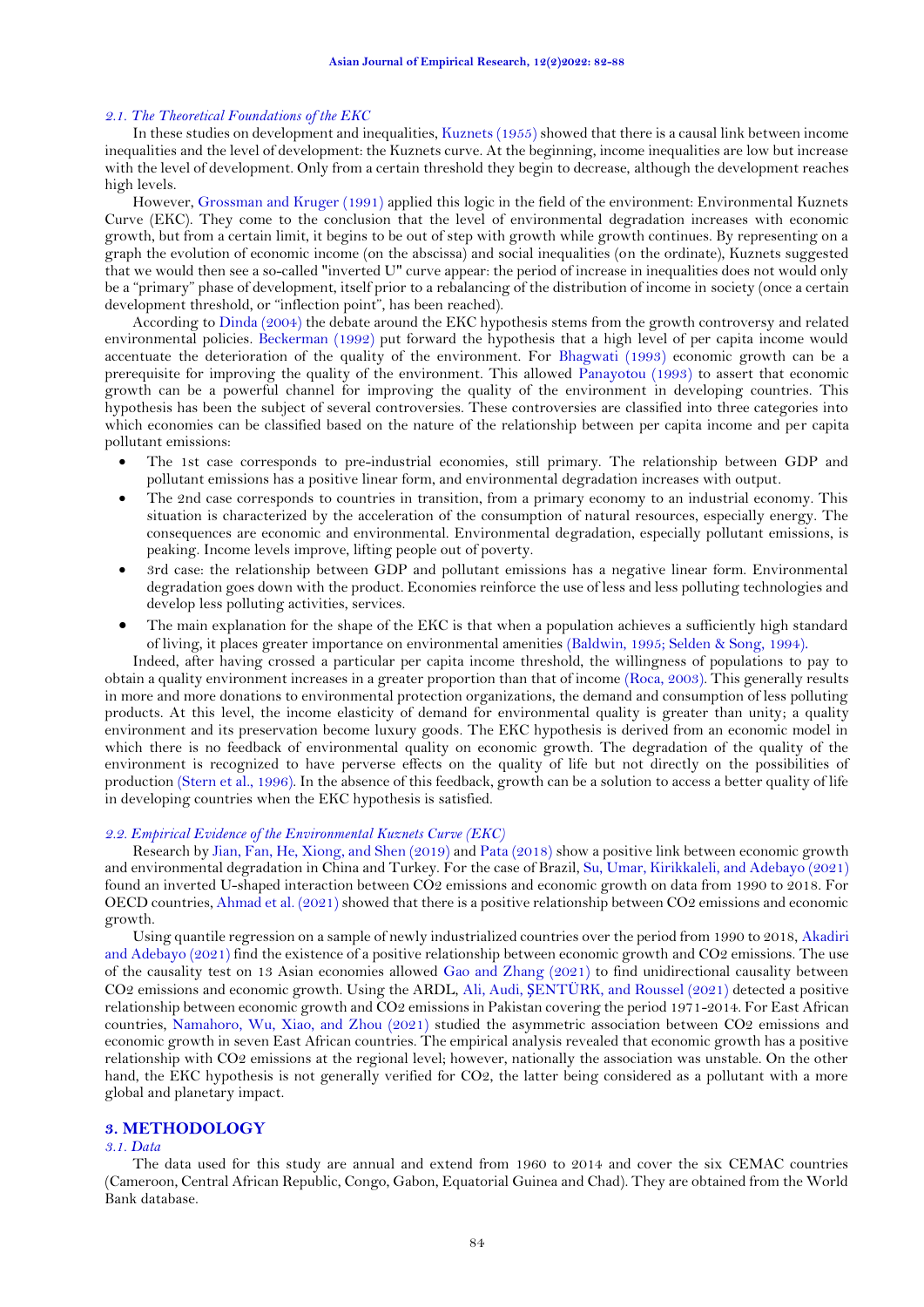The endogenous variable here is CO2 emissions (metric tons per capita). The calculation is made here by dividing the carbon dioxide emissions in metric tons (1000 kilograms) by the total number of inhabitants. As for the exogenous variables, we distinguish:

- Population density (Popdens): According t[o Dinda \(2004\)](#page-5-2) as demographic pressure increases, the quality of the environment deteriorates.
- Gross domestic product per capita: GDP per capita captures the impact of the level of development on the environment. Theoretically, the EKC hypothesis postulates that environmental degradation is accelerated in developing countries, while the opposite effect is observed when these countries reach a certain level of income.
- The economic growth rate (G): For a given level of an economy, a high (low) growth rate can lead to a better (poor) quality of the environment, or vice versa.
- Energy consumption (ENG): Many studies have shown the positive role of energy in the development process through the growth hypothesis. Energy is considered as a simple input in neoclassical growth models [\(Tsani,](#page-6-20)  [2010\)](#page-6-20).

## *3.2. Econometric Specification*

Most empirical studies analyzing the growth-environment relationship use panel data embedded in a reducedform, quadratic or cubic model [\(Dinda, 2004;](#page-5-2) [Nkengfack, Djoudji, & Fotio, 2020\)](#page-6-21). Regarding the specification of the econometric model, we start from the basic equation where the environmental variable is explained by the product including its quadratic and cubic forms, but also control variables. Our econometric model is given as:

 $ln(CO2)_{it} = \beta_0 + \beta_1 ln(GDPC)_{it} + \beta_2 ln(GDPC)_{it}^2 + \beta_3 ln(GDPC)_{it}^3 + \beta_4 ln(Eng)_{it} + \beta_5 ln(G)_{it}$  $+ \beta_6 ln(Denspop)_{it} + U_i + V_t + \varepsilon_{it}$  (1)

Where the variable CO2 represents carbon dioxide emissions per capita. The variables GDPC, GDPC<sup>2</sup> and GDPC<sup>3</sup> are income per capita and its respective quadratic and cubic forms. ENG represents energy consumption per capita, G denotes the rate of economic growth and the variable (Popdens) measures population density; the latter is a proxy variable for demographic pressure.  $\varepsilon_{it}$ , U<sub>i</sub> and V<sub>t</sub> denote respectively the error term, the specific unobserved effects of countries i and the unobserved temporal effect for each country. The coefficients β are parameters to be estimated.

In the case of the existence of the EKC in the CEMAC zone, the expected sign of the coefficient  $\beta$ 1 is positive, that of the coefficient  $\beta$ 2 is negative while  $\beta$ 3 must be zero. It is however possible to have signs different from those indicated, in this case the relationship between per capita income and CO2 emissions does not have the shape of an inverted "U". It can be monotonous and positive or negative, it can have a "U" shape, an "N" or an inverted "N" shaped. The coefficient β4 and β6 are expected to be positive to indicate the positive impact of energy consumption and demographic pressure on CO2 emissions. Finally β5 can be positive or negative.

### **4. RESULTS**

This section will be divided into two parts. The presentation of the results of the preliminary tests will be the subject of the first part. The second part will provided the econometric and economic interpretation of the estimation of the quality of life equation in the three models.

#### *4.1. Presentation of Preliminary Test Results*

Unlike the dynamic panel, the Hausman specification test is of capital importance in the static panel because it makes it possible to specify whether the econometric model is a fixed-effect model or a random-effect model. The result of the Hausman test shows that our econometric model is a fixed effect model. It should be noted in passing that the null hypothesis of this test postulates the presence of random effects.

The results of the Hausman specification test show that our equation is a fixed-effect model because the probability of the Chi-square test is below the 1% threshold. The direct consequence of this result is that the OLS estimator (the within estimator) performs better than the Generalized Least Squares estimator. (The Between estimator). Thus, the main estimation method of our model is the fixed effect (FE). The results of the Hausman specification test are reported in the followin[g Table](#page-3-0) 1.

<span id="page-3-0"></span>

| <b>Table 1.</b> Presentation of Hausman test.               |  |  |
|-------------------------------------------------------------|--|--|
| <b>Test:</b> H0 : difference in coefficients not systematic |  |  |
| Chi2 (6) = (b-B)' $[v_b-v_B'(-1)]$ (b-B) = 254.300          |  |  |
| Prob $>chi2 = 0.000$                                        |  |  |

#### *4.2. Presentation of the Stationary Test*

We made use of Hadri's stationary test, the results of which are contained in [Table 2](#page-4-0) and the null hypothesis of Hadri's stationary test postulates the absence of a unit root (the series is stationary).

The results of Hadri's stationarity test indicate that all variables are non-stationary at level (or stationary in first difference). Because, their order of integration is equal to 1. Economically, the presence of the unit root (the series is non-stationarity) means that the evolution of these variables is affected by temporal factors. Since the variables are integrated in the same order, we will proceed to the cointegration test.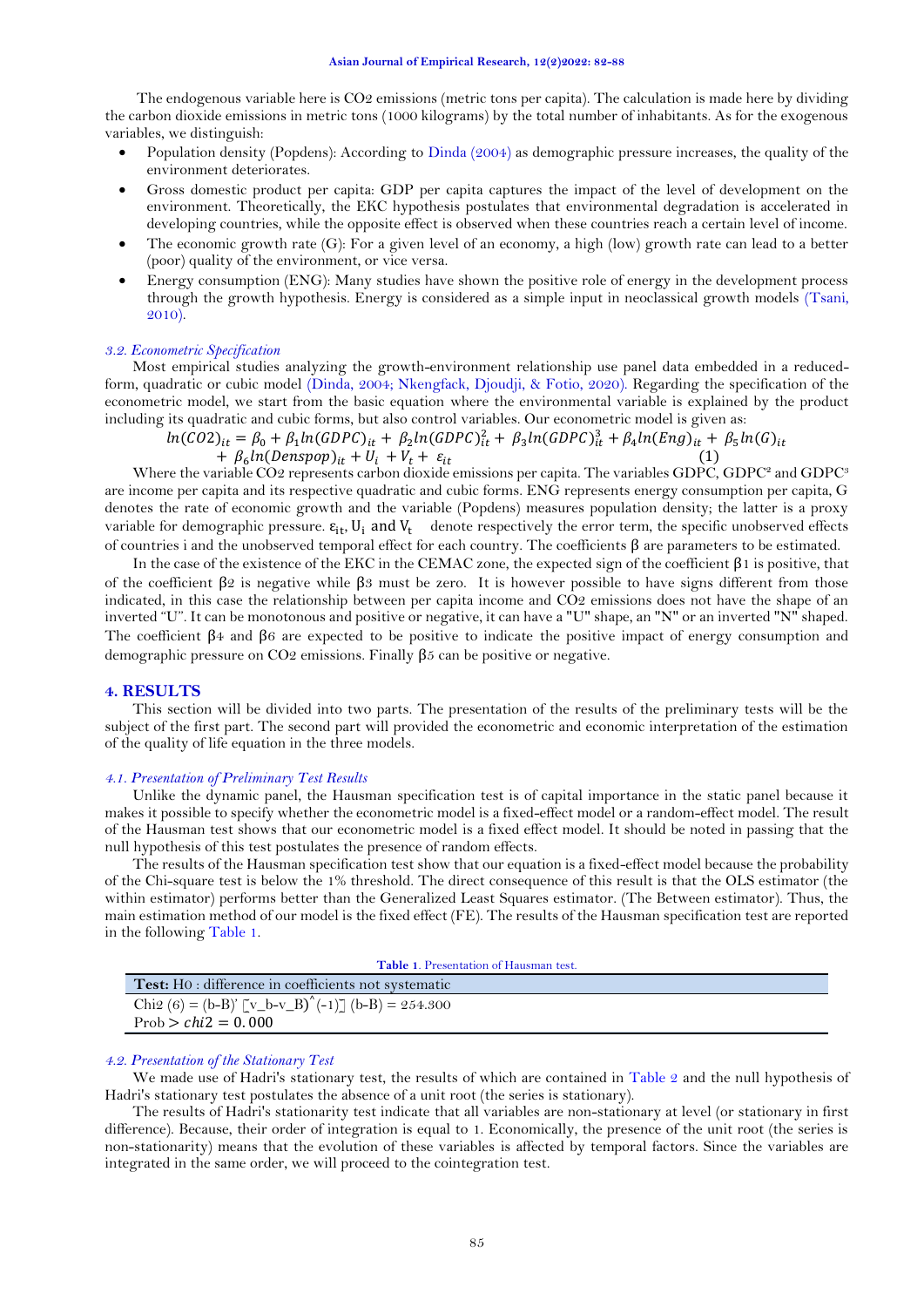#### **Asian Journal of Empirical Research, 12(2)2022: 82-88**

<span id="page-4-0"></span>

|                    | <b>Hadri Stationarity Test</b> |                             | <b>Integration order</b> |
|--------------------|--------------------------------|-----------------------------|--------------------------|
|                    | P-value at level               | P-value at first difference |                          |
| $\text{Loc}2$      | 0.000                          | 0.383                       | (1)                      |
| <b>LGDPC</b>       | 0.000                          | 0.405                       | (1)                      |
| LGDPC <sup>2</sup> | 0.000                          | 0.402                       | (1)                      |
| LGDPC <sup>3</sup> | 0.000                          | 0.286                       | (1)                      |
| <b>LENG</b>        | 0.000                          | 0.365                       | (1)                      |
| LG                 | 0.000                          | 0.573                       | (1)                      |
| <b>LPOPDENS</b>    | 0.000                          | 0.188                       | (1)                      |

**Table 2.** Hadri stationary test.

<span id="page-4-1"></span>The analysis of Kao's cointegration test [Kao \(1999\)](#page-6-22) shows that the series are cointegrated because the p-value is less than 5% (0.0039) as shown in the [Table](#page-4-1) 3:

| Table 3. Presentation of cointegration model. |             |       |  |
|-----------------------------------------------|-------------|-------|--|
|                                               | t-Statistic | Prob. |  |
| A DF.                                         | $-2.663$    | 0.003 |  |
| Residual variance                             | 0.007       |       |  |
| HAC variance                                  | 0.002       |       |  |

<span id="page-4-2"></span>In the presence of panel cointegration, several parameter estimation methods are recommended, such as FMOLS (Fully Modified Ordinary Least Square), DOLS (Dynamic Ordinary Least Square) and PMG/ARDL (Pooled Mean Group). Methods for estimating cointegration relationships such as Fully Modified Ordinary Least Square (FMOLS) or Dynamic Ordinary Least Squares (DOLS) for panel data require that all variables be integrated to order one. Given that all our variables are integrated to order 1, we opted in the context of this study to use the completely Fully Modified Ordinary Least Square (FMOLS) to test the robustness of our results.

| Table 4. Presentation of the CO2 model. |              |              |
|-----------------------------------------|--------------|--------------|
| <b>Estimation Method</b>                | FE           | <b>FMOLS</b> |
| LGDPC                                   | $-18.240***$ | $-24.829***$ |
|                                         | $(-4.68)$    | $(-3.44)$    |
| LGDPC <sup>2</sup>                      | $5.612***$   | $7.664***$   |
|                                         | (4.72)       | (3.50)       |
| LGDPC <sup>3</sup>                      | $-0.559$ *** | $-0.771$ *** |
|                                         | $(-4.71)$    | $(-3.53)$    |
| <b>LENG</b>                             | $1.049***$   | $1.081$ ***  |
|                                         | (23.24)      | (13.44)      |
| LG                                      | $-0.005$     | 0.014        |
|                                         | (0.27)       | (0.44)       |
| <b>LPOPDENS</b>                         | $0.183***$   | $0.334**$    |
|                                         | (3.52)       | (2.25)       |
| Cons.                                   | 22.370***    |              |
|                                         | (5.31)       |              |
| $R^2$ Within                            | 0.8798       |              |
| $R^2$ Ajusté                            |              | 0.9377       |
| $Prob$ (Chi <sub>2</sub> )              | 0.0000       | 0.0000       |
| Number of observations                  | 342          | 336          |

**Note:** \*\*\* and \*\* indicate significance at 10% and 5% respectively. Values in parentheses represent Student statistics.

## *4.3. Presentation of the Results of the Environmental Quality Model*

The table gives the results from the estimation of our econometric model using the fixed effects (FE) method. To test the robustness (sensitivity) of our results, we used the Fully Modified Ordinary Least Square (FMOLS) method for the previous reasons (non-stationary panel and presence of a cointegrating relationship).

Th[e Table](#page-4-2) 4 above shows that in the CEMAC zone that 87.98% of fluctuations in CO2 emissions are explained by GDP, energy consumption, growth rate and population density, and that the signs obtained coefficients are respectively  $β<sub>1</sub> < 0, β<sub>2</sub> > 0, β<sub>3</sub> < 0, β<sub>4</sub> > 0, β<sub>5</sub> < 0, β<sub>6</sub> > 0.$ 

Since  $\beta$ 1<0,  $\beta$ 2>0 and  $\beta$ 3<0, then the relationship between per capita income and pollution (CO2) takes the form of an inverted "N". Per capita CO2 emissions first fall when per capita income rises to one threshold, then rises to another threshold before falling again.

However, the absence of EKC in the CEMAC zone is not a surprise, especially when the environmental variable considered is CO2 as pointed out by [Holtz-Eakin and Selden \(1995\)](#page-6-23) the relationship is rather monotonous and positive as in [Shafik \(1994\)](#page-6-24) or "N" shaped as indicated by [Dinda \(2004\)](#page-5-2). Empirical evidence for an inverted "N" shaped relationship between GDP and CO2 is scarce to our knowledge. This form assumes that there are two turning points,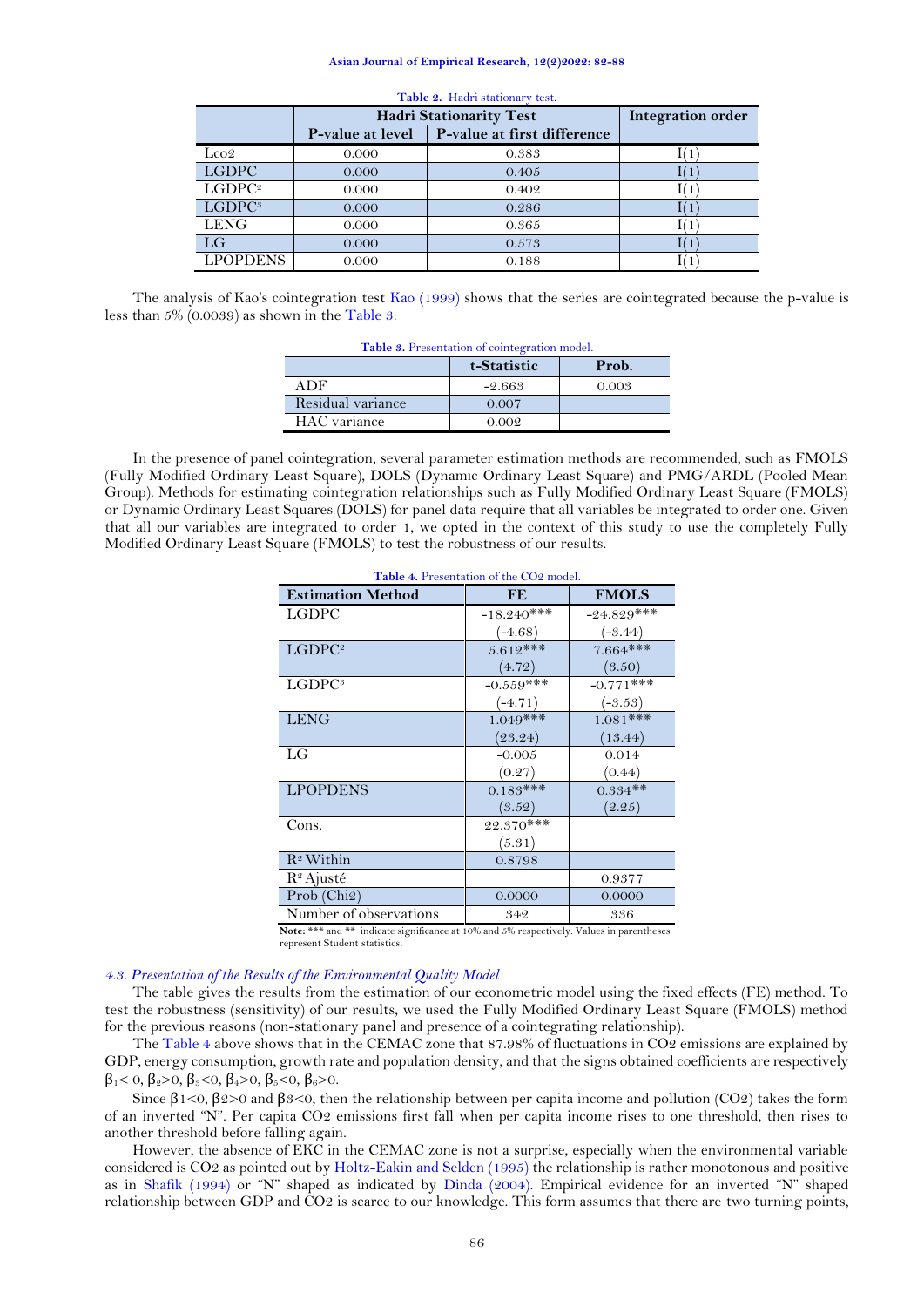a minimum turning point which corresponds to per capita income from which CO2 emissions increase and the maximum point corresponding to per capita income from which CO2 decreases.The general formula for calculating these turning points is:

$$
. \; X^* = \exp(\frac{-\beta 2 \pm \sqrt{\beta 2^2 - 3\beta 1 \beta 2}}{3\beta^3}); \; x^*_{\text{mini}} = e^{(7.61)} = \; 89.84 \; \text{ et } \; X^*_{\text{max}} = e^{(14.3)} = \, 116.21
$$

At the CEMAC level, the coefficients  $\beta$ 1= -18.2405,  $\beta$ 2 = 5.6123 and  $\beta$ 3 = -0.5595, the minimum turning point which corresponds to the per capita income from which CO2 emissions increase is 89.84 dollars and the point maximum corresponding to the per capita income from which the CO2 decreases is 116.21 dollars.

At the end of this analysis, we can establish a summary table of the result of the estimation of the EKC in the CEMAC zone. The [Table](#page-5-11) 5 gives the CEMAC group in its first column, the second column gives the form of the GDP and CO2 relationship, the third column reports the observations.

<span id="page-5-11"></span>

| <b>Table 5.</b> Presentation of environmental curve Shape. |                    |                                                                                                |  |  |
|------------------------------------------------------------|--------------------|------------------------------------------------------------------------------------------------|--|--|
| Group                                                      | Curve shape of EKC | <b>Observations</b>                                                                            |  |  |
| <b>CEMAC</b>                                               |                    | Inverted « N » shape   Energy $(+)$ , economic growth rate $(-)$ , industrial sector $(+)$ and |  |  |
|                                                            |                    | population density $(+)$                                                                       |  |  |

It appears from this table that the Environmental Kuznets curve is not verified in the CEMAC zone. On the other hand, it is of the inverted "N" shape. The coefficients β4 and β6 have positive expected signs to indicate the positive impact of energy consumption and demographic pressure on CO2 emissions.The coefficient β5 being negative, the impact of the growth rate can provide information on the environmental characteristics of the sources of economic growth.

Indeed, we performed the robustness test which consisted in modifying the estimation technique, and finally we found that the results are identical to those of the first method (FE). In other words, in the Fixed effect model (FE) and (FMOLS), the signs obtained from the coefficients are the same.

## **5. CONCLUSION**

The objective of this study was to verify the existence of the environmental Kuznets curve in the CEMAC zone during the period 1970-2014. Using the fixed effects method, we found that the environmental Kuznets curve does not exist in the CEMAC countries. In contrast, we instead found an inverted "N" relationship between gross domestic product per capita and CO2 emissions. Moreover, the use of the Fully Modified Ordynary Least Squares method shows that our results are robust. In addition, at the CEMAC level, there is a maximum turning point (\$116.21) corresponding to the per capita income from which CO2 drops and the minimum turning point (\$89.84) which corresponds to the per capita income at from which CO2 emissions increase. This zone is located on the descending part of the Environmental Kuznets curve. In view of the environmental situation of the planet, the question of the sustainability of development does not yet seem to be considered a priority in developing countries such as those of CEMAC. The priorities remain oriented towards the diversification of the economy, the fight against poverty and social inequalities. Nevertheless, CEMAC countries must undertake income policies with the aim of reaching at least the threshold of 1116.21 dollars per capita in order to reverse the evolution of CO2 emissions.

#### **REFERENCES**

- <span id="page-5-8"></span>Ahmad, R., Atun, R. A., Birgand, G., Castro-Sánchez, E., Charani, E., & Ferlie, E. B. (2021). Macro level influences on strategic responses to the COVID-19 pandemic - an international survey and tool for national assessments. *J Glob Health, 11*, 05011.Available at: https://doi.org/10.7189/jogh.11.05011.
- <span id="page-5-9"></span>Akadiri, S. S., & Adebayo, T. S. (2021). Asymmetric nexus among financial globalization, non-renewable energy, renewable energy use, economic growth, and carbon emissions: Impact on environmental sustainability targets in India. *Environmental Science and Pollution Research, 29*(11), 16311-16323.
- <span id="page-5-10"></span>Ali, A., Audi, M., ŞENTÜRK, İ., & Roussel, Y. (2021). Do sectoral growth promote CO2 emissions in Pakistan? Time series analysis in presence of structural break. MPRA Paper No. 111215.
- <span id="page-5-4"></span>Apergis, N., & Ozturk, I. (2015). Testing environmental Kuznets curve hypothesis in Asian countries. *Ecological Indicators, 52*, 16- 22.Available at: https://doi.org/10.1016/j.ecolind.2014.11.026.
- <span id="page-5-1"></span>Arrow, K., Bolin, B., Costanza, R., Dasgupta, P., Folke, C., Holling, C., & Perrings, C. (1996). Economic growth, carrying capacity, and the environment. *Environment and Development Economics, 1*(1), 104-110.

<span id="page-5-0"></span>Auty, R. (1985). Materials intensity of GDP: Research issues on the measurement and explanation of change. *Resources Policy, 11*(4), 275-283.Available at: https://doi.org/10.1016/0301-4207(85)90045-5.

<span id="page-5-7"></span>Baldwin, R. (1995). Does sustainability require growth?, in: Goldin I. and Winters L.A. (Eds.), The Economics of Sustainable Development (pp. 19–47). Boston, MA: Beacon Press.

<span id="page-5-3"></span>Beckerman, W. (1992). Economic growth and the environment: Whose growth? Whose environment? *World Development, 20*(4), 481-496.Available at: https://doi.org/10.1016/0305-750x(92)90038-w.

<span id="page-5-6"></span>Bhagwati, J. N. (1993). India in transition: Freeing the economy. Faculty Books. 310. Retrieved from: https://scholarship.law.columbia.edu/books/310.

- <span id="page-5-2"></span>Dinda, S. (2004). Environmental Kuznets curve hypothesis: A survey. *Ecological Economics, 49*(4), 431-455.Available at: https://doi.org/10.1016/j.ecolecon.2004.02.011.
- <span id="page-5-5"></span>Fujii, H., & Managi, S. (2016). Economic development and multiple air pollutant emissions from the industrial sector. *Environmental Science and Pollution Research, 23*(3), 2802-2812.Available at: https://doi.org/10.1007/s11356-015-5523-2.